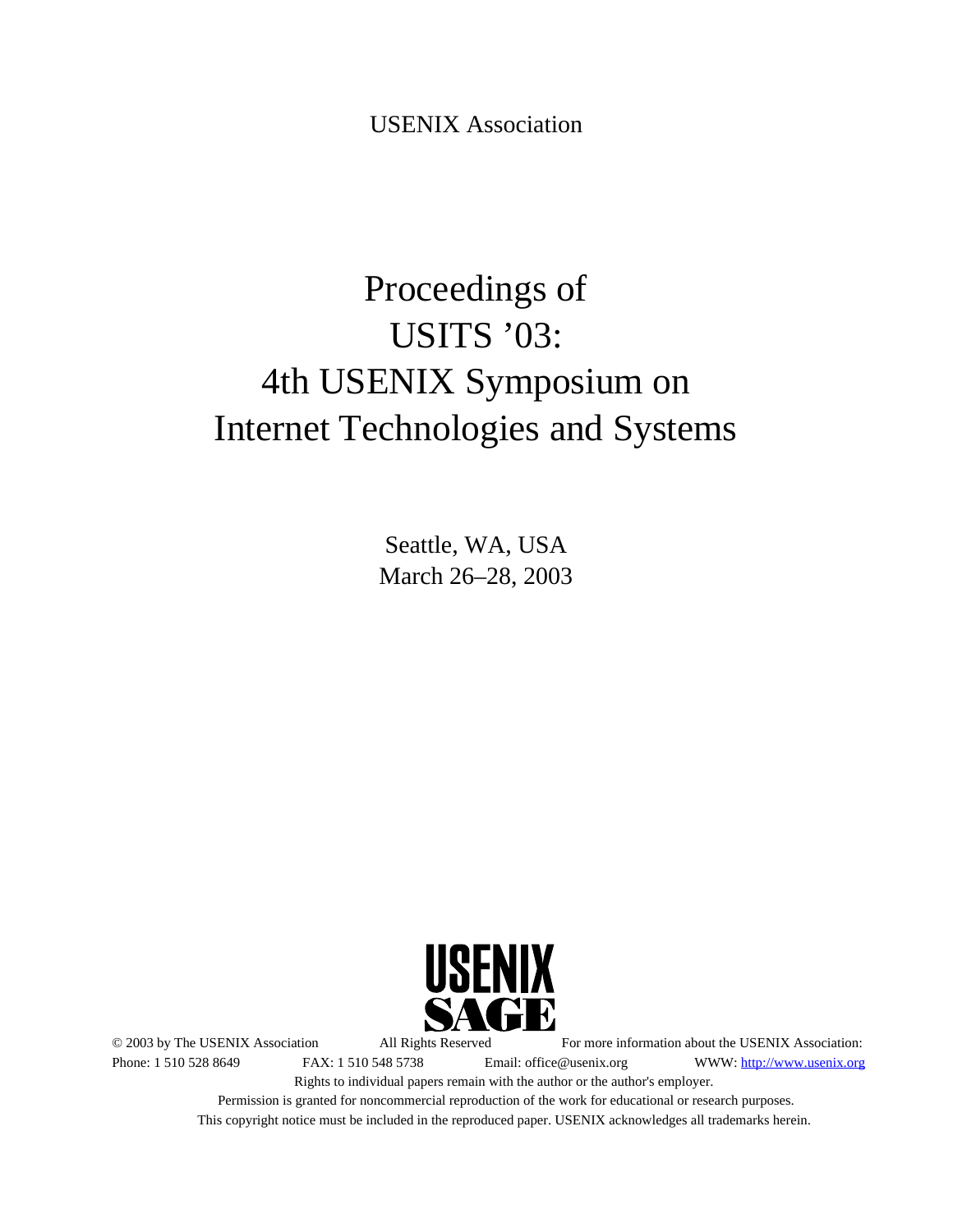# **Adaptive Overload Control for Busy Internet Servers**

Matt Welsh and David Culler Intel Research, Berkeley and University of California, Berkeley {mdw,culler}@cs.berkeley.edu

# **Abstract**

As Internet services become more popular and pervasive, a critical problem that arises is managing the performance of services under extreme overload. This paper presents a set of techniques for managing overload in complex, dynamic Internet services. These techniques are based on an adaptive admission control mechanism that attempts to bound the 90th-percentile response time of requests flowing through the service. This is accomplished by internally monitoring the performance of the service, which is decomposed into a set of event-driven *stages* connected with request queues. By controlling the rate at which each stage admits requests, the service can perform focused overload management, for example, by filtering only those requests that lead to resource bottlenecks. We present two extensions of this basic controller that provide class-based service differentiation as well as application-specific service degradation. We evaluate these mechanisms using a complex Webbased e-mail service that is subjected to a realistic user load, as well as a simpler Web server benchmark.

#### **1 Introduction**

Internet services have become a vital resource for many people. Internet-based e-mail, stock trading, driving directions, and even movie listings are often considered indispensable both for businesses and personal productivity. Web application hosting has opened up new demands for service performance and availability, with businesses relying on remotely-hosted services for accounting, human resources management, and other applications.

At the same time, Internet services are increasing in complexity and scale. Although much prior research has addressed the performance and scalability concerns of serving static Web pages [8, 28, 31], many modern services rely on dynamically-generated content, which requires significant amounts of computation and I/O to generate. It is not uncommon for a single Internet service request to involve several databases, application servers, and front-end Web servers. Unlike static content, dynamically-generated pages often cannot be cached or replicated for better performance, and the resource requirements for a given user load are very difficult to predict.

Moreover, Internet services are subject to enormous

variations in demand, which in extreme cases can lead to *overload*. During overload conditions, the service's response times may grow to unacceptable levels, and exhaustion of resources may cause the service to behave erratically or even crash. The events of September 11, 2001 provided a poignant reminder of the inability of most Internet services to scale: many news sites worldwide were unavailable for several hours due to unprecedented demand. CNN.com experienced a request load 20 times greater than the expected *peak*, at one point exceeding 30,000 requests a second. Despite growing the size of the server farm, CNN was unable to handle the majority of requests to the site for almost 3 hours [23]. Many services rely on overprovisioning of server resources to handle spikes in demand. However, when a site is seriously overloaded, request rates can be orders of magnitude greater than the average, and it is clearly infeasible to overprovision a service to handle a 100-fold or 1000 fold increase in load.

Overload management is a critical requirement for Internet services, yet few services are designed with overload in mind. Often, services rely on the underlying operating system to manage resources, yet the OS typically does not have enough information about the service's resource requirements to effectively handle overload conditions. A common approach to overload control is to apply fixed (administrator-specified) resource limits, such as bounding the number of simultaneous socket connections or threads. However, it is difficult to determine the ideal resource limits under widely fluctuating loads; setting limits too low underutilizes resources, while setting them too high can lead to overload regardless. In addition, such resource limits do not have a direct relationship to client-perceived service performance.

We argue that Internet services should be designed from the ground up to detect and respond intelligently to overload conditions. In this paper, we present an architecture for Internet service design that makes overload management explicit in the programming model, providing services with the ability to perform fine-grained control of resources in response to heavy load. In this model, based on the *staged event-driven architecture* (SEDA) [40], services are constructed as a network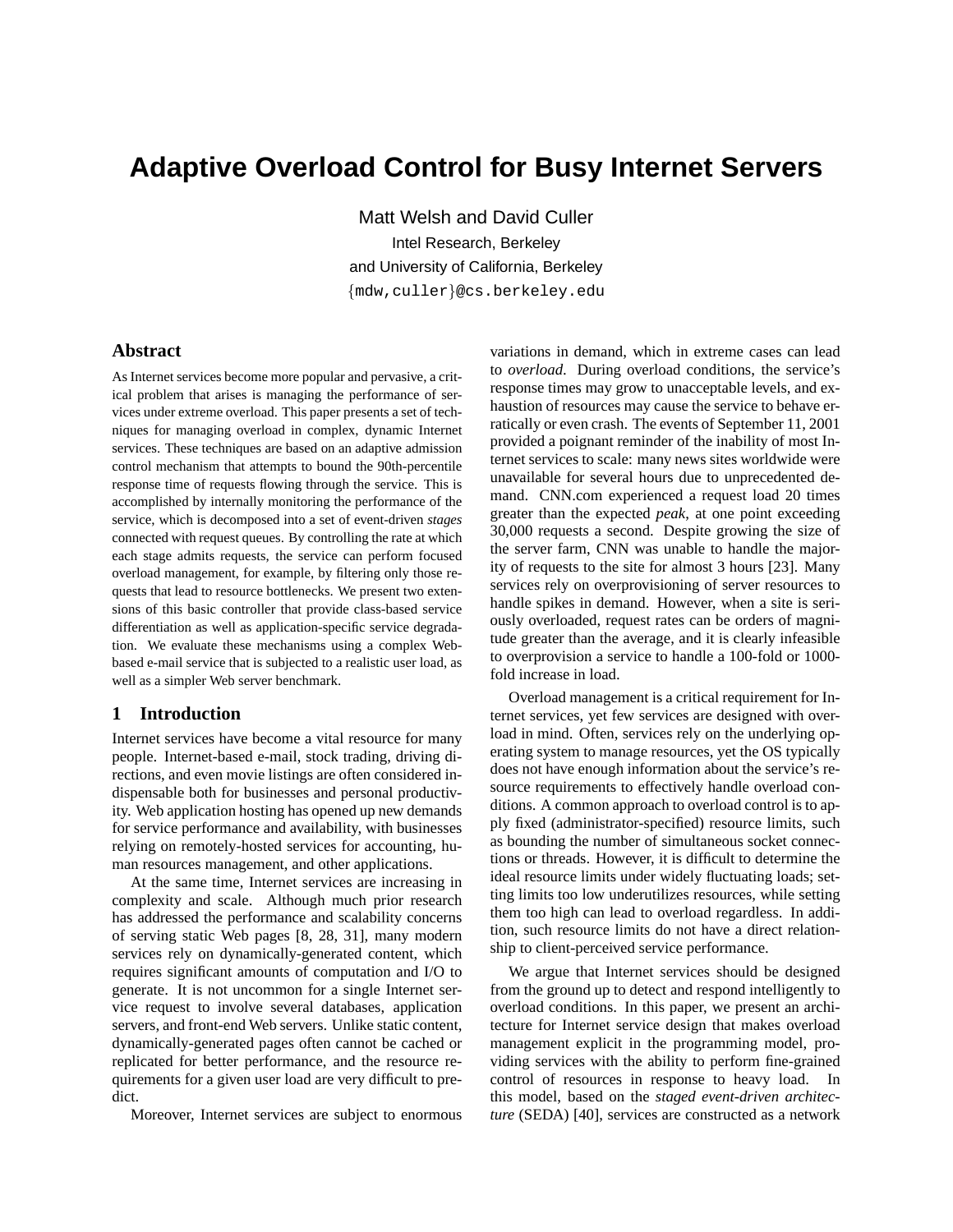of event-driven *stages* connected with explicit request *queues*. By applying admission control to each queue, the flow of requests through the service can be controlled in a focused manner.

To achieve scalability and fault-tolerance, Internet services are typically replicated across a set of machines, which may be within a single data center or geographically distributed [16, 37]. Even if a service is scaled across many machines, individual nodes still experience huge variations in demand. This requires that effective overload control techniques be deployed at the per-node level, which is the focus of this paper.

Our previous work on SEDA [40] addressed the efficiency and scalability of the architecture, and an earlier position paper [39] made the case for overload management primitives in service design. This paper builds on this work by presenting an adaptive admission control mechanism within the SEDA framework that attempts to meet a 90th percentile response time target by filtering requests at each stage of a service. This mechanism is general enough to support class-based prioritization of requests (e.g., allowing certain users to obtain better service than others) as well as application-specific service degradation.

Several prior approaches to overload control in Internet services have been proposed, which we discuss in detail in Section 5. Many of these techniques rely on static resource limits [3, 36], apply only to simplistic, static Web page loads [2, 9], or have been studied only under simulation [10, 20]. In contrast, the techniques described in this paper allow services to adapt to changing loads, apply to complex, dynamic Internet services with widely varying resource demands, and have been implemented in a realistic application setting. We evaluate our overload control mechanisms using both a resourceintensive Web-based e-mail service and a simple Web server benchmark. Our results show that these adaptive overload control mechanisms are effective at controlling the response times of complex Internet services, and permit flexible prioritization and degradation policies to be implemented.

# **2 The Staged Event-Driven Architecture**

Our overload management techniques are based on the *staged event-driven architecture* (or SEDA), a model for designing Internet services that are inherently scalable and robust to load. In SEDA, applications are structured as a graph of event-driven *stages* connected with explicit *event queues*, as shown in Figure 1. We provide a brief overview of the architecture here; a more complete description and extensive performance results are given in [40].

#### **2.1 SEDA Overview**

SEDA is intended to support the massive concurrency demands of large-scale Internet services, as well as to exhibit good behavior under heavy load. Traditional server designs rely on processes or threads to capture the concurrency needs of the server: a common design is to devote a thread to each client connection. However, general-purpose threads are unable to scale to the large numbers required by busy Internet services [5, 17, 31].

The alternative to multithreading is event-driven concurrency, in which a small number of threads are used to process many simultaneous requests. However, eventdriven server designs can often be very complex, requiring careful application-specific scheduling of request processing and I/O. This model also requires that application code never block, which is often difficult to achieve in practice. For example, garbage collection, page faults, or calls to legacy code can cause the application to block, leading to greatly reduced performance.

To counter the complexity of the standard eventdriven approach, SEDA decomposes a service into a graph of *stages*, where each stage is an event-driven service component that performs some aspect of request processing. Each stage contains a small, dynamicallysized *thread pool* to drive its execution. Threads act as implicit continuations, automatically capturing the execution state across blocking operations; to avoid overusing threads, it is important that blocking operations be short or infrequent. SEDA provides nonblocking I/O primitives to eliminate the most common sources of long blocking operations.

Stages are connected with explicit *queues* that act as the execution boundary between stages, as well as a mechanism for controlling the flow of requests through the service. This design greatly reduces the complexity of managing concurrency, as each stage is responsible only for a subset of request processing, and stages are isolated from each other through composition with queues.

As shown in Figure 2, a stage consists of an *event handler*, an *incoming event queue*, and a dynamically-sized *thread pool*. Threads within a stage operate by pulling a *batch* of events off of the incoming event queue and invoking the application-supplied event handler. The event handler processes each batch of events, and dispatches zero or more events by enqueueing them on the event queues of other stages. The stage's incoming event queue is guarded by an *admission controller* that accepts or rejects new requests for the stage. The overload control mechanisms described in this paper are based on adaptive admission control for each stage in a SEDA service.

Additionally, each stage is subject to dynamic *resource control*, which attempts to keep each stage within its ideal operating regime by tuning parameters of the stage's operation. For example, one such controller adjusts the number of threads executing within each stage based on an observation of the stage's offered load (incoming queue length) and performance (throughput). This approach frees the application programmer from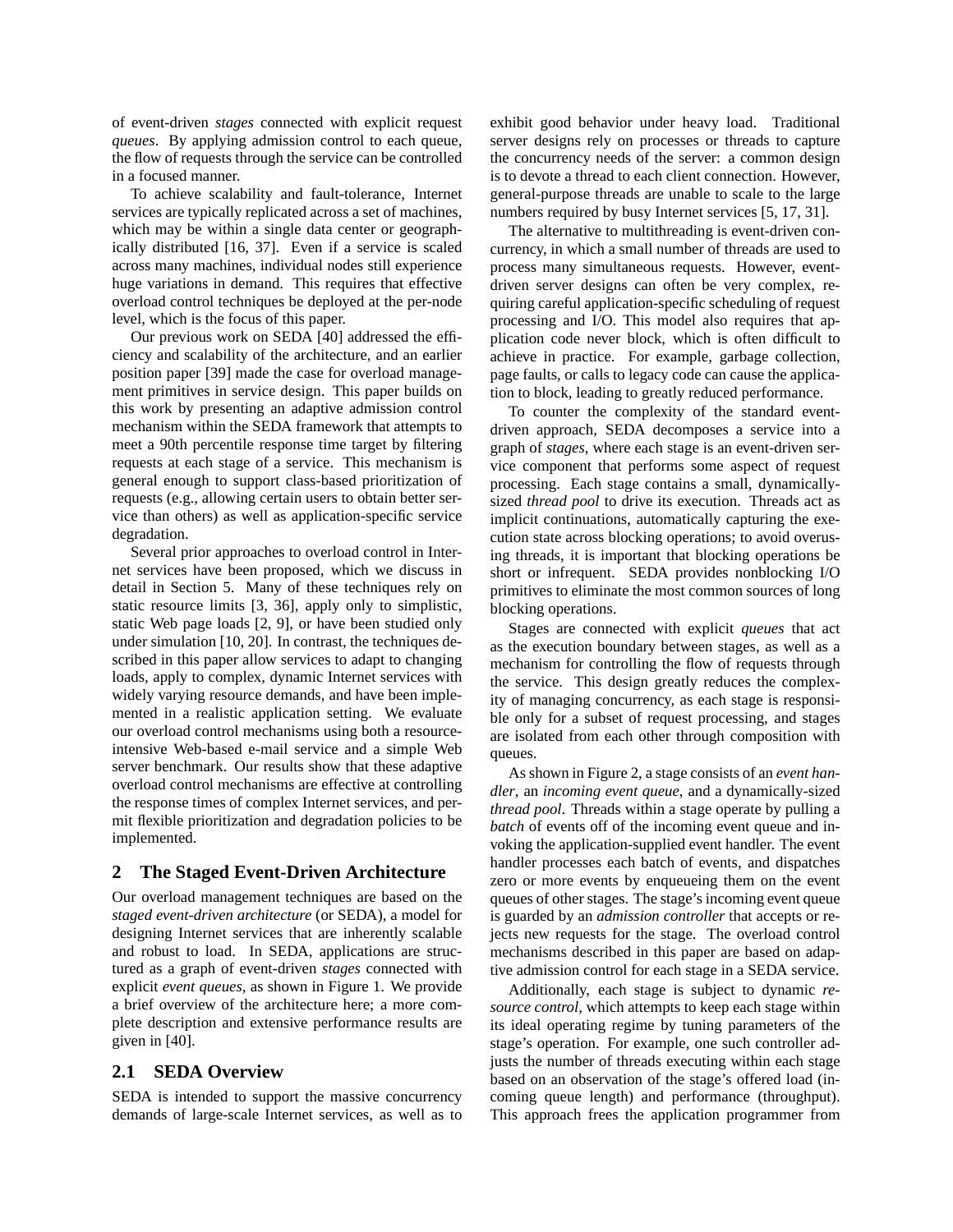

Figure 1: **Structure of the Arashi SEDA-based email service:** *This is a typical example of a SEDA-based Internet service, consisting of a network of stages connected with explicit event queues. Each stage is subject to adaptive resource management and admission control to prevent overload. Requests are read from the network and parsed by a the* read packet *and* parse packet *stages on the left. Each request is then passed to a stage that handles the particular request type, such as listing the user's mail folders. Static page requests are handled by a separate set of stages that maintain an in-memory cache. For simplicity, some event paths and stages have been elided from this figure.*

manually setting "knobs" that can have a serious impact on performance. More details on resource control in SEDA are given in [40].

# **2.2 Advantages of SEDA**

While conceptually simple, the SEDA model has a number of desirable properties for overload management:

**Exposure of the request stream:** Event queues make the request stream within the service explicit, allowing the application (and the underlying runtime environment) to observe and control the performance of the system, e.g., through reordering or filtering of requests.

**Focused, application-specific admission control:** By applying fine-grained admission control to each stage, the system can avoid bottlenecks in a focused manner. For example, a stage that consumes many resources can be conditioned to load by throttling the rate at which events are admitted to just that stage, rather than refusing all new requests in a generic fashion. The application can provide its own admission control algorithms that are tailored for the particular service.

**Modularity and performance isolation:** Requiring stages to communicate through explicit event-passing allows each stage to be insulated from others in the system for purposes of code modularity and performance isolation.

# **2.3 Overload exposure and admission control**

The goal of overload management is to prevent service performance from degrading in an uncontrolled fashion under heavy load, as a result of overcommitting resources. As a service approaches saturation, response times typically grow very large and throughput may degrade substantially. Under such conditions, it is often desirable to shed load, for example, by sending explicit rejection messages to users, rather than cause all users to experience unacceptable response times. Note that rejecting requests is just one form of load shedding; several alternatives are discussed below.

Overload protection in SEDA is accomplished through the use of fine-grained admission control at each stage, which can be used to implement a wide range of policies. Generally, by applying admission control, the service can limit the rate at which a stage accepts new requests, allowing performance bottlenecks to be isolated. A simple admission control policy might be to apply a fixed threshold to each stage's event queue; however, with this policy it is very difficult to determine what the ideal thresholds should be to meet some performance target. A better approach is for stages to monitor their performance and trigger rejection of incoming events when some performance threshold has been exceeded. Additionally, an admission controller could assign a cost to each event in the system, prioritizing low-cost events (e.g., inexpensive static Web page requests) over highcost events (e.g., expensive dynamic pages). SEDA allows the admission control policy to be tailored for each individual stage.

This mechanism allows overload control to be performed within a service in response to measured resource bottlenecks; this is in contrast to "external" service control based on an *a priori* model of service capacity [2, 10]. Moreover, by performing admission control on a per-stage basis, overload response can be focused on those requests that lead to a bottleneck, and be customized for each type of request. This is as opposed to generic overload response mechanisms that fail to consider the nature of the request being processed [18, 19].

When the admission controller rejects a request, the corresponding enqueue operation fails, indicating to the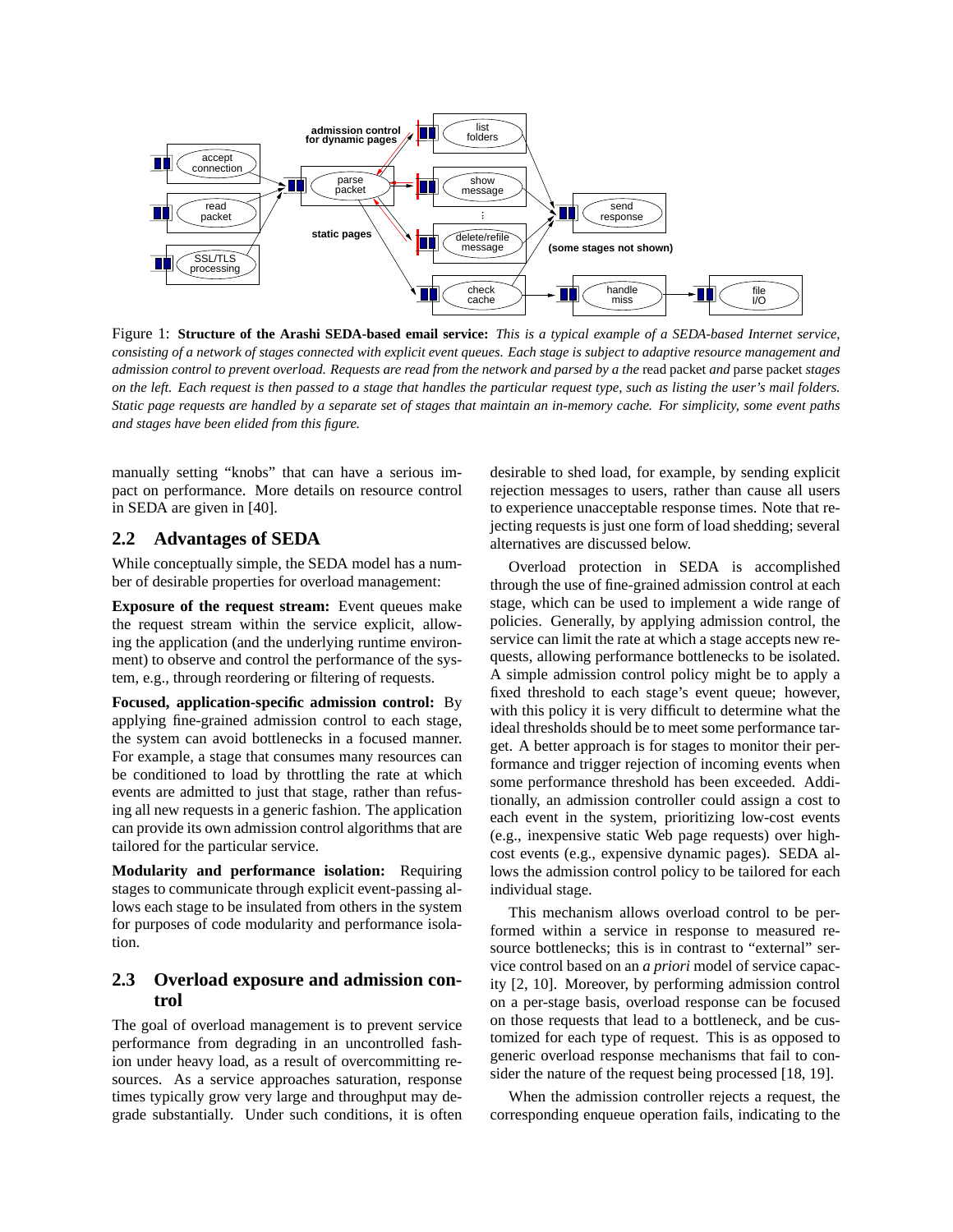

Figure 2: **A SEDA Stage:** *A stage consists of an* incoming event queue *with an associated* admission controller*, a* thread pool*, and an application-supplied* event handler*. The stage's operation is managed by a set of* controllers*, which dynamically adjust resource allocations and scheduling. The* admission controller *determines whether a given request is admitted to the queue.*

originating stage that there is a bottleneck in the system. The upstream stage is therefore responsible for reacting to these "overload signals" in some way. This explicit indication of overload differs from traditional service designs that treat overload as an exceptional case for which applications are given little indication or control.

Rejection of an event from a queue does not imply that the user's request is rejected from the system. Rather, it is the responsibility of the stage receiving a queue rejection to perform some alternate action, which depends greatly on the service logic, as described above. If the service has been replicated across multiple servers, the request can be redirected to another node, either internally or by sending an HTTP redirect message to the client. Services may also provide differentiated service by delaying certain requests in favor of others: an e-commerce site might give priority to requests from users about to complete an order. Another overload response is to block until the downstream stage can accept the request. This leads to backpressure, since blocked threads in a stage cause its incoming queue to fill, triggering overload response upstream. In some applications, however, backpressure may be undesirable as it causes requests to queue up, possibly for long periods of time.

More generally, an application may *degrade service* in response to overload, allowing a larger number of requests to be processed at lower quality. Examples include delivering lower-fidelity content (e.g., reducedresolution image files) or performing alternate actions that consume fewer resources per request. Whether or not such degradation is feasible depends greatly on the nature of the service. The SEDA framework itself is agnostic as to the precise degradation mechanism employed—it simply provides the admission control primitive to signal overload to applications.

# **3 Overload Control in SEDA**

In this section we present three particular overload control mechanisms that have been constructed using the stage-based admission control primitives described earlier. We begin with a motivation for the use of 90thpercentile response time as a client-based performance metric to drive overload control. We then discuss an adaptive admission control mechanism to meet a 90thpercentile response time target, and describe an extension that enables service differentiation across different classes of users. We also describe the use of applicationspecific service degradation in this framework.

#### **3.1 Performance metrics**

A variety of performance metrics have been studied in the context of overload management, including throughput and response time targets [9, 10], CPU utilization [2, 11, 12], and differentiated service metrics, such as the fraction of users in each class that meet a given performance target [20, 25]. In this paper, we focus on *90th-percentile response time* as a realistic and intuitive measure of client-perceived system performance. This metric has the benefit that it is both easy to reason about and captures the user's experience of Internet service performance. This is as opposed to average or maximum response time (which fail to represent the "shape" of a response time curve), or throughput (which depends greatly on the network connection to the service and bears little relation to user-perceived performance).

In this context, the system administrator specifies a target value for the service's 90th-percentile response time. The target response time may be parameterized by relative utility of the requests, for example, based on request type or user classification. An example might be to specify a lower response time target for requests from users with more items in their shopping cart. Our current implementation, discussed below, allows separate response time targets to be specified for each stage in the service, as well as for different classes of users (based on IP address, request header information, or HTTP cookies).

## **3.2 Response time controller design**

The design of the per-stage overload controller in SEDA is shown in Figure 3. The controller consists of several components. A *monitor* measures response times for each request passing through a stage. Requests are tagged with the current time when they enter the service. At each stage  $S$ , the request's response time is calculated as the time it leaves S minus the time it entered the system. While this approach does not measure network effects, we expect that under overload the greatest contributor to perceived request latency will be intra-service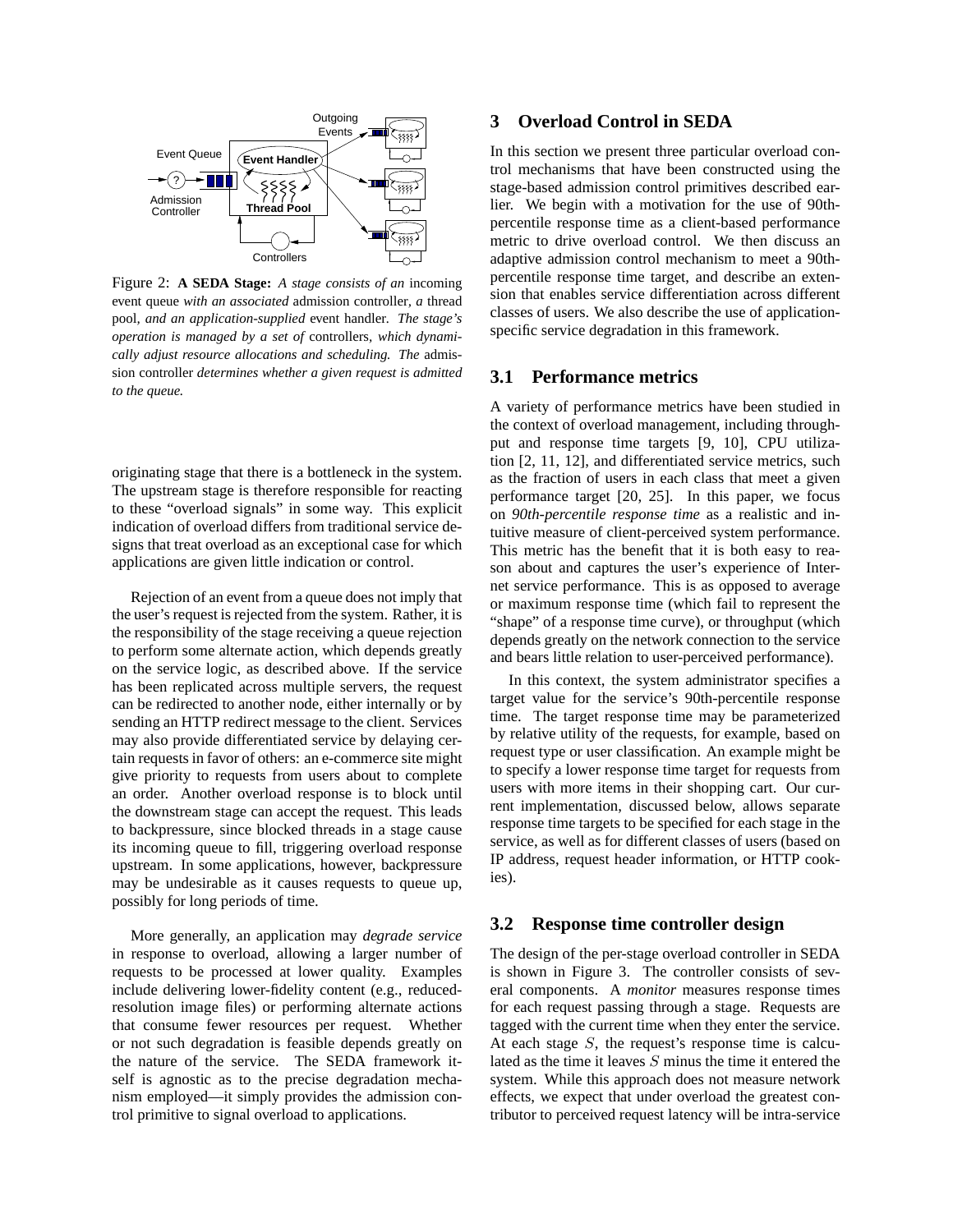

Figure 3: **Response time controller design:** *The controller observes a history of response times through the stage, and adjusts the rate at which the stage accepts new requests to meet an administrator-specified 90th-percentile response time target.*

| <b>Parameter</b> | <b>Description</b>               | Default value |  |
|------------------|----------------------------------|---------------|--|
| nreg             | # reqs before controller run     | 100           |  |
| timeout          | Time before controller run       | 1 sec         |  |
| $\alpha$         | EWMA filter constant             | 0.7           |  |
| $err_i$          | % error to trigger increase      | $-0.5$        |  |
| $err_d$          | % error to trigger decrease      | 0.0           |  |
| $adj_i$          | Additive rate increase           | 2.0           |  |
| adj <sub>d</sub> | Multiplicative rate decrease     | 1.2.          |  |
| $c_i$            | Weight on additive increase      | $-0.1$        |  |
| $rate_{min}$     | Minimum rate                     | 0.05          |  |
| ratemax          | $\overline{\text{Maximum}}$ rate | 5000.0        |  |

Figure 4: **Parameters used in the response time controller.**

response time. $1$ 

The measured 90th-percentile response time over some interval is passed to the *controller* that adjusts the *admission control parameters* based on the administrator-supplied response-time *target*. In the current design, the controller adjusts the rate at which new requests are admitted into the stage's queue by adjusting the rate at which new tokens are generated in a token bucket traffic shaper [33]. A wide range of alternate admission control policies are possible, including drop-tail FIFO or variants of random early detection (RED) [14].

The basic overload control algorithm makes use of additive-increase/multiplicative-decrease tuning of the token bucket rate based on the current observation of the 90th-percentile response time. The controller is invoked by the stage's event-processing thread after some number of requests (*nreq*) has been processed. The controller also runs after a set interval (*timeout*) to allow the rate to be adjusted when the processing rate is low.

The controller records up to *nreq* response-time samples and calculates the 90th-percentile sample *samp* by sorting the samples and taking the (0.9×*nreq*)-th sample. In order to prevent sudden spikes in the response time sample from causing large reactions in the controller, the 90th-percentile response time estimate is smoothed using an exponentially weighted moving average with parameter α:

$$
cur = \alpha \cdot cur + (1 - \alpha) \cdot samp
$$

The controller then calculates the error between the current response time measurement and the target:

$$
err = \frac{cur - target}{target}
$$

If  $err > err_d$ , the token bucket rate is reduced by a multiplicative factor  $adj<sub>d</sub>$ . If  $err < err<sub>i</sub>$ , the rate is increased by an additive factor proportional to the error:  $-(err - c_i)adj_i$ . The constant  $c_i$  is used to weight the rate increase such that when  $err = c_i$  the rate adjustment is 0.

The parameters used in the implementation are summarized in Figure 4. These parameters were determined experimentally using a combination of microbenchmarks with artificial loads and real applications with realistic loads (e.g., the e-mail service described in the next section). In most cases the controller algorithm and parameters were tuned by running test loads against a service and observing the behavior of the controller in terms of measured response times and the corresponding admission rate.

These parameters have been observed to work well across a range of applications, however, there are no guarantees that they are optimal. In particular, the behavior of the controller is sensitive to the setting of the smoothing filter constant  $\alpha$ , as well as the rate increase  $adj<sub>i</sub>$  and decrease  $adj<sub>d</sub>$ ; the setting of the other parameters is less critical. The main goal of tuning is allow the controller to react quickly to increases in response time, while not being so conservative that an excessive number of requests are rejected. An important problem for future investigation is the tuning (perhaps automated) of controller parameters in this environment. It would be useful to apply concepts from control theory to aid in the tuning process, but this requires the development of complex models of system behavior. We discuss the role of control theoretic techniques in more detail in Section 5.3.

#### **3.3 Class-based differentiation**

By prioritizing requests from certain users over others, a SEDA application can implement various policies related to class-based service level agreements (SLAs). A common example is to prioritize requests from "gold" customers, who might pay more money for the privilege, or to give better service to customers with items in their shopping cart.

Various approaches to class-based differentiation are possible in SEDA. One option would be to segregate request processing for each class into its own set of stages,

<sup>&</sup>lt;sup>1</sup>To avoid TCP's exponential backoff for initial SYN retransmission, our implementation of SEDA rapidly accepts new client connections. In cases where the number of incoming connections is extremely large, or initial SYNs are dropped by the network, our approach can be supplemented with some form of network latency estimation [30, 35] to obtain a more accurate response-time estimate.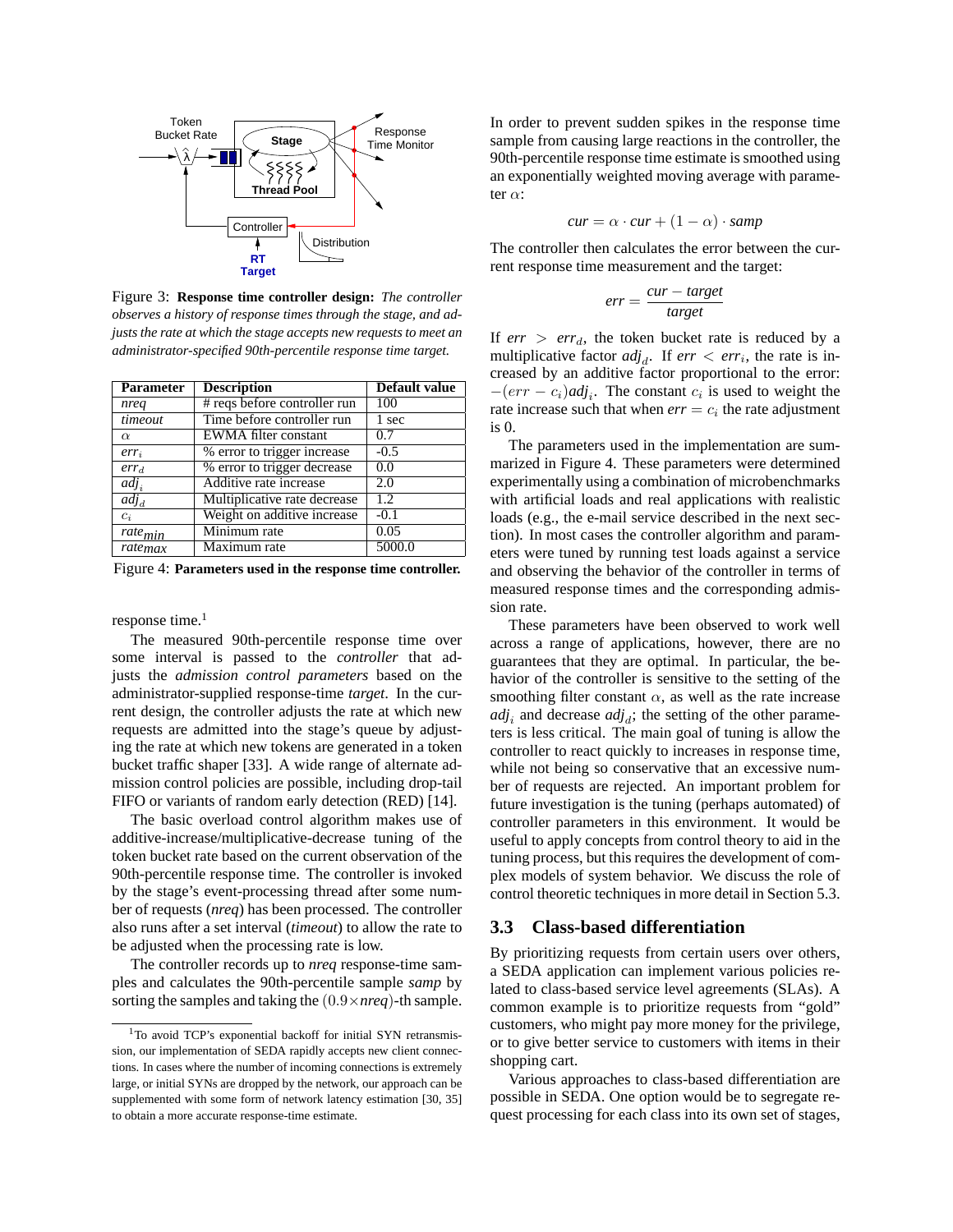

Figure 5: **Multiclass overload controller design:** *For each request class, the controller measures the 90th-percentile response time, and adjusts the rate at which the stage accepts new requests of each class. When overload is detected, the admission rate for lower-priority classes is reduced before that of higher-priority classes.*



Figure 6: **Screenshot of the Arashi e-mail service:** *Arashi allows users to read e-mail through a Web browser interface. Many traditional e-mail reader features are implemented, including message search, folder view, sorting message lists by author, subject, or date fields, and so forth.*

in effect partitioning the service's stage graph into separate flows for each class. In this way, stages for higherpriority classes could be given higher priority, e.g., by increasing scheduling priorities or allocating additional threads. Another option is to process all classes of requests in the same set of stages, but make the admission control mechanism aware of each class, for example, by rejecting a larger fraction of lower-class requests than higher-class requests. This is the approach taken here.

The multiclass response time control algorithm is identical to that presented in Section 3.2, with several small modifications. Incoming requests are assigned an integer *class* that is derived from application-specific properties of the request, such as IP address or HTTP cookie information. A separate instance of the response time controller is used for each class  $c$ , with independent response time targets *target<sup>c</sup>*. Likewise, the queue admission controller maintains a separate token bucket for each class.

For class *c*, if  $err^c > err_d^c$ , then the token bucket rate of all classes *lower than* c is reduced by a multiplicative factor  $\alpha$ *djlo<sub>d</sub>* (with default value 10). If the rate of all lower classes is already equal to *ratemin* then a counter *lc*<sup>c</sup> is incremented; when  $lc^c \geq lc_{thresh}$  (default value 20), then the rate for class  $c$  is reduced by  $adj<sub>d</sub>$  as described above. In this way the controller aggressively reduces the rate of lower-priority classes before that of higherpriority classes. Admission rates are increased as in Section 3.2, except that whenever a higher-priority class exceeds its response time target, all lower-priority classes are flagged to prevent their admission rates from being increased during the next iteration of the controller.

#### **3.4 Service degradation**

Another approach to overload management is to allow applications to degrade the quality of delivered service in order to admit a larger number of requests [1, 7, 16]. SEDA itself does not implement service degradation mechanisms, but rather signals overload to applications in a way that allows them to degrade if possible. Stages can obtain the current 90th-percentile response time measurement as well as enable or disable the stage's admission control mechanism. This allows an service to implement degradation by periodically sampling the current response time and comparing it to the target. If service degradation is ineffective (say, because the load is too high to support even the lowest quality setting), the stage can re-enable admission control to cause requests to be rejected.

# **4 Evaluation**

In this section, we evaluate the SEDA overload control mechanisms using two applications: a complex Webbased e-mail service, and a Web server benchmark involving dynamic page generation that is capable of degrading service in response to overload.

#### **4.1 Arashi: A SEDA-based e-mail service**

We wish to study the behavior of the SEDA overload controllers in a highly dynamic environment, under a wide variation of user load and resource demands. We have developed the *Arashi*<sup>2</sup> Web-based e-mail service, which is akin to Hotmail and Yahoo! Mail, allowing users to access e-mail through a Web browser interface with various functions: managing e-mail folders, deleting and refiling messages, searching for messages, and so forth. A screenshot of the Arashi service is shown in Figure 6.

Arashi is implemented using the *Sandstorm* platform, a SEDA-based Internet services framework implemented

<sup>2</sup>*Arashi* is the Japanese word for *storm*.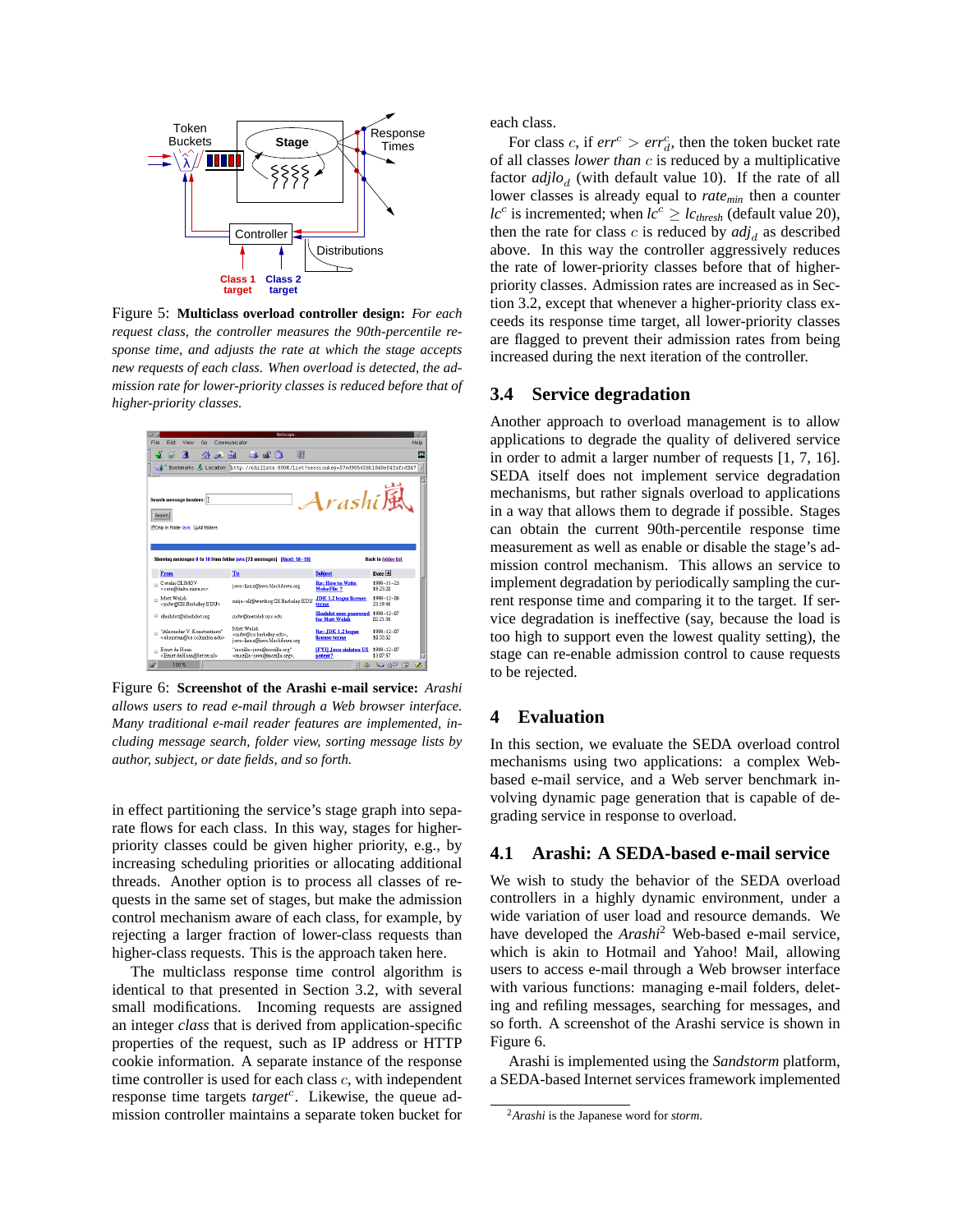

Figure 7: **Overload controller operation:** *This figure shows the operation of the SEDA overload controller for one of the stages in the Arashi e-mail service during a large load spike. A load spike of 1000 users enters the system at around*  $t = 70$  *and leaves the system around*  $t = 150$ *. The response time target is set to 1 sec. The overload controller responds to a spike in response time by exponentially decreasing the admission rate of the stage. Likewise, when the measured response time is below the target, the admission rate is increased slowly. Notice the slight increase in the admission rate around*  $t = 100$ *; this is an example of the proportional increase of the admission rate based on the error between the response time measurement and the target. The spikes in the measured response time are caused by bursts of requests entering the stage, as well as resource contention across stages.*

in Java  $[40]$ <sup>3</sup> As shown in Figure 1, some number of stages are devoted to generic Web page processing, nonblocking network and file I/O, and maintaining a cache of recently-accessed static pages; in the Arashi service, there is only a single static Web object (the Arashi logo image). Arashi employs six stages to process dynamic page requests, with one stage assigned to each request type (show message, list folders, etc.). Each stage is implemented as a Java class that processes the corresponding request type, accesses e-mail data from a MySQL [27] database, and generates a customized HTML page in response. This design allows the admission control parameters for each request type to be tuned independently, which is desirable given the large variation in resource requirements across requests. For example, displaying a single message is a relatively lightweight operation, while listing the contents of an entire folder requires a significant number of database accesses.

The client load generator used in our experiments emulates a number of simultaneous users, each accessing a single mail folder consisting of between 1 and 12794 messages, the contents of which are based on actual email archives. Emulated users access the service based on a simple Markovian model of user behavior derived



Figure 8: **Overload control in Arashi:** *This figure shows the 90th-percentile response time for the Arashi e-mail service with and without the overload controller enabled. The 90th-percentile response time target is 10 sec. Also shown is the fraction of rejected requests with overload control enabled. Note that the overload controller is operating independently on each request type, though this figure shows the 90th-percentile response time and reject rate averaged across all requests. As the figure shows, the overload control mechanism is effective at meeting the response time target despite a many-fold increase in load.*

from traces of the UC Berkeley Computer Science Division's IMAP server.<sup>4</sup> The inter-request think time is aggressively set to 20ms. When the service rejects a request from a user, the user waits for 5 sec before attempting to log into the service again. The Arashi service runs on a 1.2 GHz Pentium 4 machine running Linux 2.4.18, and the client load generators run on between 1 and 16 similar machines connected to the server with Gigabit Ethernet. Since we are only interested in the overload behavior of the server, WAN network effects are not incorporated into our evaluation.

#### **4.2 Controller operation**

Figure 7 demonstrates the operation of the overload controller, showing the 90th-percentile response time measurement and token bucket admission rate for one of the stages in the Arashi service (in this case, for the "list folders" request type). Here, the stage is being subjected to a very heavy load spike of 1000 users, causing response times to increase dramatically.

As the figure shows, the controller responds to a spike in the response time by exponentially decreasing the token bucket rate. When the response time is below the target, the rate is increased slowly. Despite several overshoots of the response time target, the controller is very effective at keeping the response time near the target. The response time spikes are explained by two factors. First, the request load is extremely bursty due to the realistic nature of the client load generator. Second, because

<sup>&</sup>lt;sup>3</sup>Our earlier work [40] demonstrated that despite using Java, Sandstorm performance is competitive with systems implemented in C.

<sup>4</sup>We are indebted to Steve Czerwinski for providing the IMAP trace data.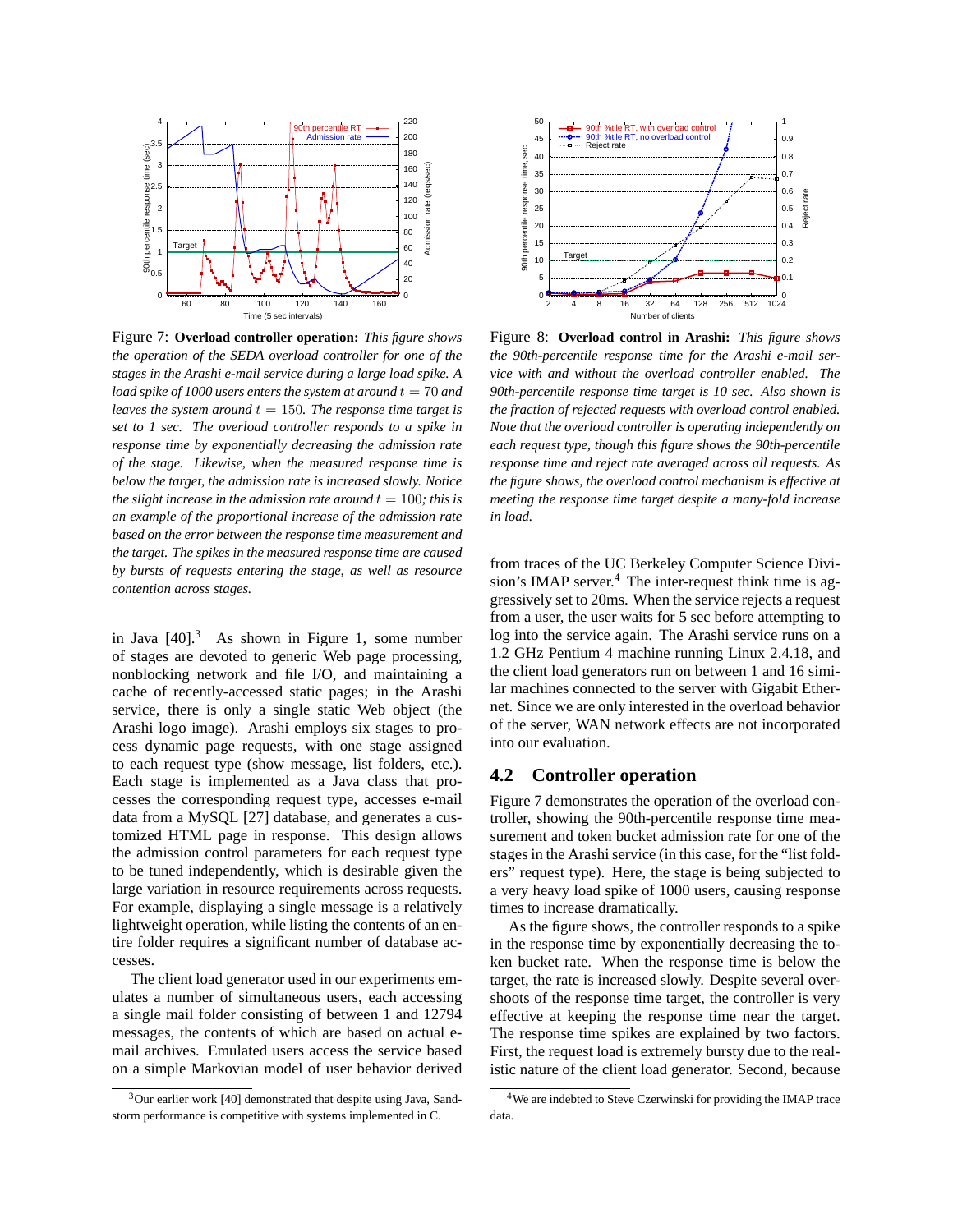|              | 16 users            |                   | 1024 users          |                  |
|--------------|---------------------|-------------------|---------------------|------------------|
| <b>Type</b>  | No OLC              | $_{\mathrm{OLC}}$ | No OLC              | $\overline{OLC}$ |
| login        | $0.83$ sec          | $0.59$ sec        | $0.86$ sec          | $3.84$ sec       |
| list folders | $1.73$ sec          | $0.57$ sec        | 365 sec             | 5.75 sec         |
| list msgs    | $2.37$ sec          | $0.58$ sec        | <b>116 sec</b>      | 9.28 sec         |
| show msg     | $0.70$ sec          | $0.30$ sec        | 30.1 sec            | 3.87 sec         |
| delete       | $1.00$ sec          | $0.28$ sec        | $11.3$ sec          | $6.85$ sec       |
| refile       | 1.00 <sub>sec</sub> | $0.47$ sec        | 10.6 <sub>sec</sub> | $6.07$ sec       |
| search       | 8.17 sec            | 9.92 sec          | 19.6 sec            | <b>18.1 sec</b>  |

Figure 9: **Breakdown of response times by request type:** *This table lists the 90th-percentile response time for each request type in the Arashi e-mail service for loads of 16 and 1024 users, both without overload control ("No OLC") and with overload control ("With OLC"). The response time target is 10 sec, and values in boldface exceeded the target. Although request types exhibit a widely varying degree of complexity, the controller is effective at meeting the response time target for each type. With 1024 users, the performance target is exceeded for* search *requests due to their relative infrequency.*

all stages share the same back-end database, requests for other stages (not shown in the figure) may cause resource contention that affects the response time of the "list folders" stage. Note, however, that the largest response time spike is only about 4 seconds, which is not too serious given a response time target of 1 second. With no admission control, response times grow without bound, as we will show in Sections 4.3 and 4.4.

# **4.3 Overload control with increased user load**

Figure 8 shows the 90th-percentile response time of the Arashi service, as a function of the user load, both with and without the per-stage overload controller enabled. Also shown is the fraction of overall requests that are rejected by the overload controller. The 90th-percentile response time target is set to 10 sec. For each data point, the corresponding number of simulated clients load the system for about 15 minutes, and response-time distributions are collected after an initial warm-up period of about 20 seconds. As the figure shows, the overload control mechanism is effective at meeting the response time target despite a many-fold load increase.

Recall that the overload controller is operating on each request type separately, though this figure shows the 90th-percentile response time and reject rate across *all* requests. Figure 9 breaks the response times down according to request type, showing that the overload controller is able to meet the performance target for each request type individually. With 1024 users, the performance target is exceeded for *search* requests. This is mainly due to their relative infrequency: search requests are very uncommon, comprising less than 1% of the request load. The controller for the *search* stage is therefore unable to react as quickly to arrivals of this request type.



Figure 10: **Overload control under a massive load spike:** *This figure shows the 90th-percentile response time experienced by clients using the Arashi e-mail service under a massive load spike (from 3 users to 1000 users). Without overload control, response times grow without bound; with overload control (using a 90th-percentile response time target of 1 second), there is a small increase during load but response times quickly stabilize. The lower portion of the figure shows the fraction of requests rejected by the overload controller.*

# **4.4 Overload control under a massive load spike**

The previous section evaluated the overload controller under a steadily increasing user load, representing a slow increase in user population over time. We are also interested in evaluating the effectiveness of the overload controller under a sudden load spike. In this scenario, we start with a base load of 3 users accessing the Arashi service, and suddenly increase the load to 1000 users. This is meant to model a "flash crowd" in which a large number of users access the service all at once.

Figure 10 shows the performance of the overload controller in this situation. Without overload control, there is an enormous increase in response times during the load spike, making the service effectively unusable for all users. With overload control and a 90th-percentile response time target of 1 second, about 70-80% of requests are rejected during the spike, but response times for admitted requests are kept very low.

Our feedback-driven approach to overload control is in contrast to the common technique of limiting the number of client TCP connections to the service, which does not actively monitor response times (a small number of clients could cause a large response time spike), nor give users any indication of overload. In fact, refusing TCP connections has a negative impact on user-perceived response time, as the client's TCP stack transparently retries connection requests with exponential backoff. Figure 10 shows the client response times when overload control is disabled and a limit of 128 simultaneous connections is imposed on the server. As the figure shows, this approach leads to large response times overall. During this benchmark run, over 561 of the 1000 clients ex-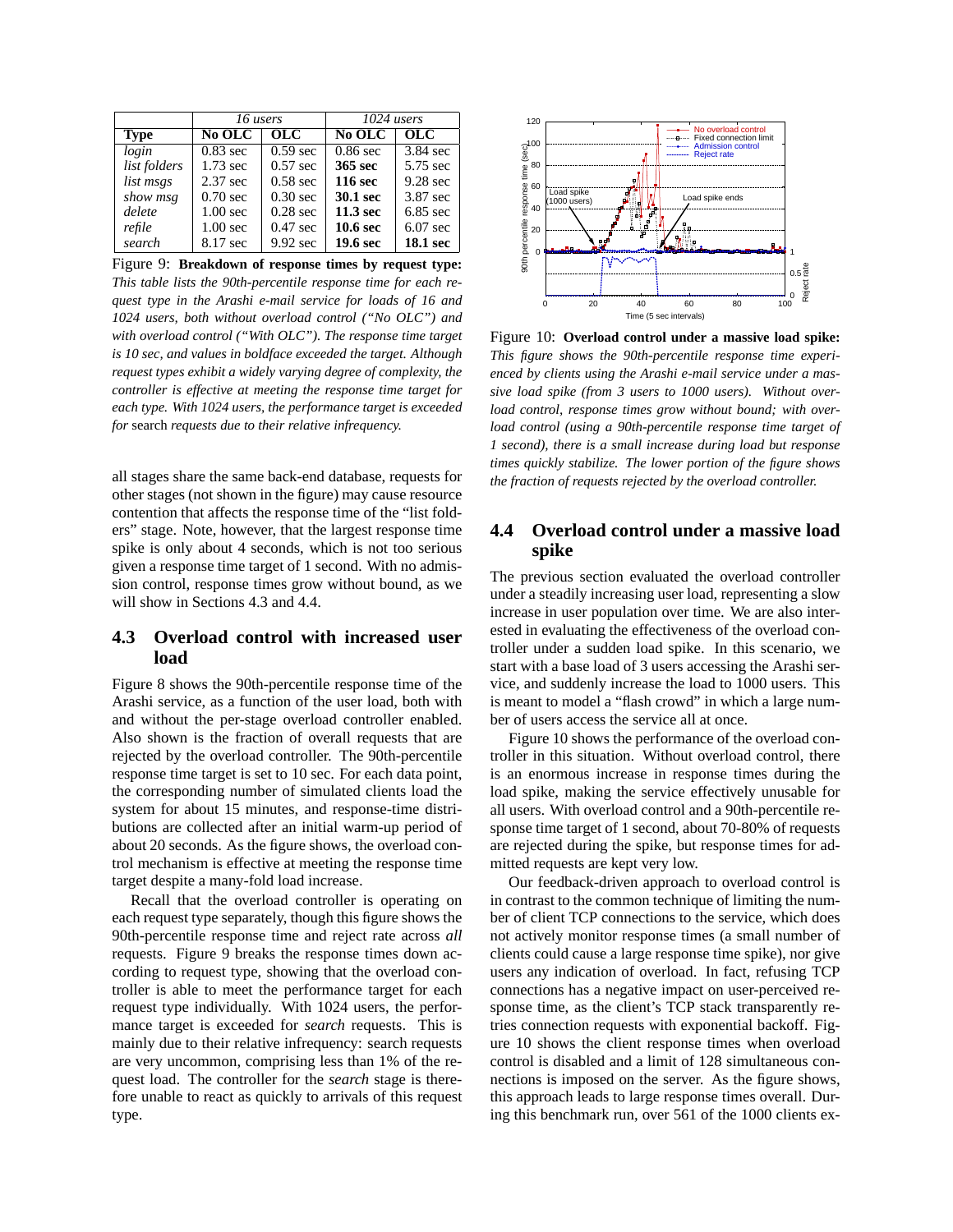|              | Per-stage AC       |                 | Single-stage AC |                 |
|--------------|--------------------|-----------------|-----------------|-----------------|
| <b>Type</b>  | 90th RT            | <b>Rejected</b> | 90th RT         | <b>Rejected</b> |
| login        | $2.07$ sec         | 44.3%           | $1.00$ sec      | 18.8%           |
| list folders | 8.11 sec           | 59.6%           | 3.97 sec        | 59.6%           |
| list msgs    | $8.04 \text{ sec}$ | 47.1%           | $6.20$ sec      | 53.7%           |
| show msg     | $3.90$ sec         | 23.1%           | $2.04$ sec      | 49.1%           |
| delete       | 4.86 sec           | 11.3%           | $3.26$ sec      | 51.4%           |
| refile       | $4.60 \text{ sec}$ | 10.4%           | $2.12$ sec      | 54.7%           |
| search       | 22.2 sec           | 0%              | 18.9 sec        | 53.3%           |

Figure 11: **Comparison of per-stage versus single-stage ad-**

**mission control:** *This table shows the 90th-percentile response time and reject rate by request type for a load of 128 users on the Arashi service. The response time target is 10 sec, and times shown in boldface exceeded the performance target. With perstage admission control, the rejection rate is tuned based on the overhead of each request type. For single-stage admission control, all requests experience approproximately the same rejection rate.*

perienced connection timeout errors.

We claim that giving 20% of the users good service and 80% of the users some indication that the site is overloaded is better than giving *all* users unacceptable service. However, this comes down to a question of what policy a service wants to adopt for managing heavy load. Recall that the service need not reject requests outright it could redirect them to another server, degrade service, or perform an alternate action. The SEDA design allows a wide range of policies to be implemented: in the next section we look at degrading service as an alternate response to overload.

Applying admission control to each stage in the Arashi service allows the admission rate to be separately tuned for each type of request. An alternative policy would be to use a single admission controller that filters all incoming requests, regardless of type. Under such a policy, a small number of expensive requests can cause the admission controller to reject many unrelated requests from the system. Figure 11 compares these two policies, showing the admission rate and 90th-percentile response time by request type for a load of 128 users. As the figure shows, using a single admission controller is much more aggressive in terms of the overall rejection rate, leading to lower response times overall. However, the policy does not discriminate between infrequent, expensive requests and more common, less expensive requests.

# **4.5 Service degradation experiments**

As discussed previously, SEDA applications can respond to overload by degrading the fidelity of the service offered to clients. This technique can be combined with admission control, for example, by rejecting requests only when the lowest service quality still leads to overload.

We evaluate the use of service degradation through a simple Web server benchmark that incorporates a con-



Figure 12: **Effect of service degradation:** *This figure shows the 90th-percentile response time experienced by clients accessing a simple service consisting of a single bottleneck stage. The stage is capable of degrading the quality of service delivered to clients in order to meet response time demands. The 90th-percentile response time target is set to 5 seconds. Without service degradation, response times grow very large under a load spike of 1000 users. With service degradation, response times are greatly reduced, oscillating near the target performance level.*

tinuous "quality knob" that can be tuned to trade performance for service fidelity. A single stage acts as a CPU-bound bottleneck in this service; for each request, the stage reads a varying amount of data from a file, computes checksums on the file data, and produces a dynamically generated HTML page in response. The stage has an associated quality factor that controls the amount of data read from the file and the number of checksums computed. By reducing the quality factor, the stage consumes fewer CPU resources, but provides "lower quality" service to clients.

Using the overload control interfaces in SEDA, the stage monitors its own 90th-percentile response time and reduces the quality factor when it is over the administrator-specified limit. Likewise, the quality factor is increased slowly when the response time is below the limit. Service degradation may be performed either independently or in conjunction with the response-time admission controller described above. If degradation is used alone, then under overload all clients are given service but at a reduced quality level. In extreme cases, however, the lowest quality setting may still lead to very large response times. The stage optionally re-enables the admission controller when the quality factor is at its lowest setting and response times continue to exceed the target.

Figure 12 shows the effect of service degradation under an extreme load spike, and Figure 13 shows the use of service degradation coupled with admission control. As these figures show, service degradation alone does a fair job of managing overload, though re-enabling the admission controller under heavy load is much more effective.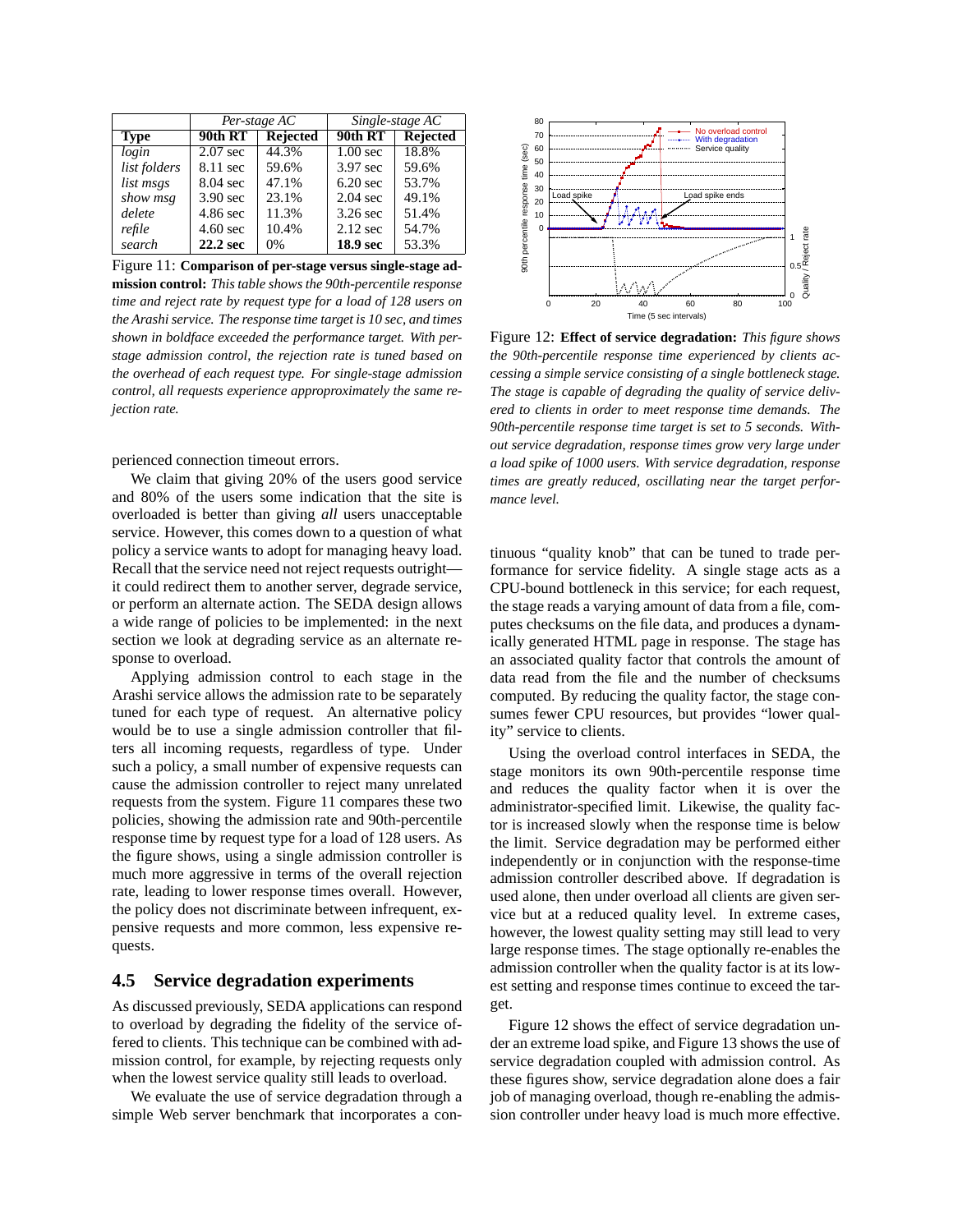

Figure 13: **Service degradation combined with admission control:** *This figure shows the effect of service degradation combined with admission control. The experiment is identical to that in Figure 12, except that the bottleneck stage re-enables admission control when the service quality is at its lowest level. In contrast to the use of service degradation alone, degradation coupled with admission control is much more effective at meeting the response time target.*

Note that when admission control is used, a very large fraction (99%) of the requests are rejected; this is due to the extreme nature of the load spike and the inability of the bottleneck stage to meet the performance target, even at a degraded level of service.

#### **4.6 Service differentiation**

Finally, we evaluate the use of multiclass service differentiation, in which requests from lower-priority users are rejected before those from higher-priority users. In these experiments, we deal with two user classes, each with a 90th-percentile response time target of 10 sec, generating load against the Arashi e-mail service. Each experiment begins with a base load of 128 users from the lower-priority class. At a certain point during the run, 128 users from the higher-priority class also start accessing the service, and leave after some time. The user class is determined by a field in the HTTP request header; the implementation is general enough to support class assignment based on client IP address, HTTP cookies, or other information.

Figure 14 shows the performance of the multiclass overload controller without service differentiation enabled: all users are effectively treated as belonging to the same class. As the figure shows, the controller is able to maintain response times near the target, though no preferential treatment is given to the high priority requests.

In Figure 15, service differentiation is enabled, causing requests from lower-priority users to be rejected more frequently than higher-priority users. As the figure demonstrates, while both user classes are active, the overall rejection rate for higher-priority users is slightly lower than that in Figure 14, though the lower-priority class is penalized with a higher rejection rate. The aver-



Figure 14: **Multiclass experiment without service differentiation:** *This figure shows the operation of the overload control mechanism in Arashi with two classes of 128 users each accessing the service. The high-priority users begin accessing the service at time*  $t = 100$  *and leave at*  $t = 200$ *. No service differentiation is used, so all users are treated as belonging to the same class. The 90th-percentile response time target is set to 10 sec. The controller is able to maintain response times near the target, though no preferential treatment is given to higher-priority users as they exhibit an identical frequency of rejected requests.*

age reject rate is 87.9% for the low-priority requests, and 48.8% for the high-priority requests. This is compared to 55.5% and 57.6%, respectively, when no service differentiation is performed. Note that the initial load spike (around  $t = 100$ ) when the high priority users become active is somewhat more severe with service differentiation enabled. This is because the controller is initially attempting to reject only low-priority requests, due to the lag threshold (*lcthresh*) for triggering admission rate reduction for high-priority requests.

# **5 Related Work**

In this section we survey prior work in Internet service overload control, discussing previous approaches as they relate to four broad categories: resource containment, admission control, control-theoretic approaches, and service degradation. In [38] we present a more thorough overview of related work.

#### **5.1 Resource containment**

The classic approach to resource management in Internet services is static resource containment, in which *a priori* resource limits are imposed on an application or service to avoid overcommitment. We categorize all of these approaches as *static* in the sense that some external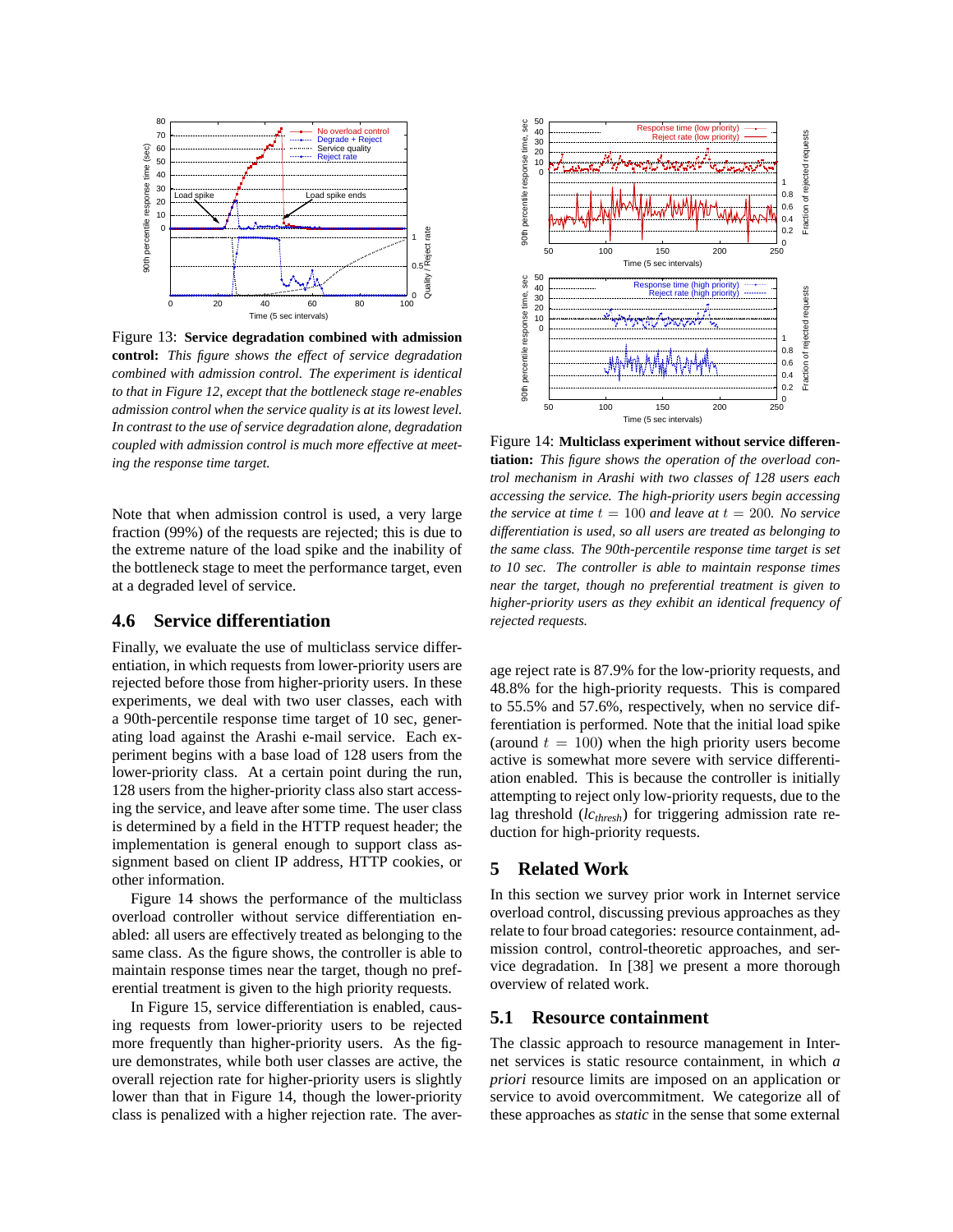

Figure 15: **Multiclass service differentiation:** *This figure shows the operation of the multiclass overload control mechanism in Arashi with two classes of 128 users each. Service differentiation between the two classes is enabled and the 90thpercentile response time target for each class is 10 sec. The high-priority users begin accessing the service at time*  $t = 100$ and leave at  $t = 200$ . As the figure shows, when the high*priority users become active, there is an initial load spike that is compensated for by penalizing the admission rate of the lowpriority users. Overall the low-priority users receive a large number of rejections, while high-priority users are able to receive a greater fraction of service.*

entity (say, the system administrator) imposes a limit on the resource usage of a process or application. Although resource limits may change over time, they are typically not driven by monitoring and feedback of system performance; rather, the limits are arbitrary and rigid.

In a traditional thread-per-connection Web server design, the only overload mechanism generally used is to bound the number of processes (and hence the number of simultaneous connections) that the server will allocate. When all server threads are busy, the server stops accepting new connections; this is the type of overload protection used by Apache [4]. There are two serious problems with this approach. First, it is based on a static thread or connection limit, which does not directly correspond to user-perceived performance. Service response time depends on many factors such as user load, the length of time a given connection is active, and the type of request (e.g., static versus dynamic pages). Secondly, not accepting new TCP connections gives the user no indication that the site is overloaded: the Web browser simply reports that it is still waiting for a connection to the site. As described earlier, this wait time can grow to be very long, due to TCP's exponential backoff on SYN retransmissions.

Zeus [41] and thttpd [3] provide mechanisms to throttle the bandwidth consumption for certain Web pages to prevent overload, based on a static bandwidth limit imposed by the system administrator for certain classes of requests. A very similar mechanism has been described by Li and Jamin [24]. In this model, the server intentionally delays outgoing replies to maintain a bandwidth limit, which has the side-effect of tying up server resources for greater periods of time to deliver throttled replies.

# **5.2 Admission control**

The use of admission control as an overload management technique has been explored by several systems. Many of the proposed techniques are based on fixed policies, such as bounding the maximum request rate of requests to some constant value. Another common aspect of these approaches is that they often reject incoming work to a service by refusing to accept new client TCP connections.

Iyer *et al.* [18] describe a simple admission control mechanism based on bounding the length of the Web server request queue. This work analyzes various settings for the queue abatement and discard thresholds, though does not specify how these thresholds should be set to meet any given performance target. Cherkasova and Phaal [11] present *session-based* admission control, driven by a CPU utiliization threshold, which performs an admission decision when a new session arrives from a user, rather than for individual requests or connections. Such a policy would be straightforward to implement in SEDA.

Voigt *et al.*[36] present several kernel-level mechanisms for overload management: restricting incoming connections based on dropping SYN packets; parsing and classification of HTTP requests in the kernel; and ordering the socket listen queue by request URL and client IP address. Another traffic-shaping approach is described in [19], which drives the selection of incoming packet rates based on an observation of system load, such as CPU utilization and memory usage. Web2K [6] brings several of these ideas together in a Web server "front-end" that performs admission control based on the length of the request queue; as in [18], the issue of determining appropriate queue thresholds is not addressed. Lazy Receiver Processing [13] prevents the TCP/IP receive path from overloading the system; this technique could be coupled with SEDA's overload controllers in extreme cases where incoming request rates are very high. Qie *et al.*[34] introduce resource limitations within the Flash [31] Web serber, primarily as a protection against denial-of-service attacks, though the idea could be extended to overload control.

Several other admission control mechanisms have been presented, though often only in simulation or for simplistic workloads (e.g., static Web pages). PAC-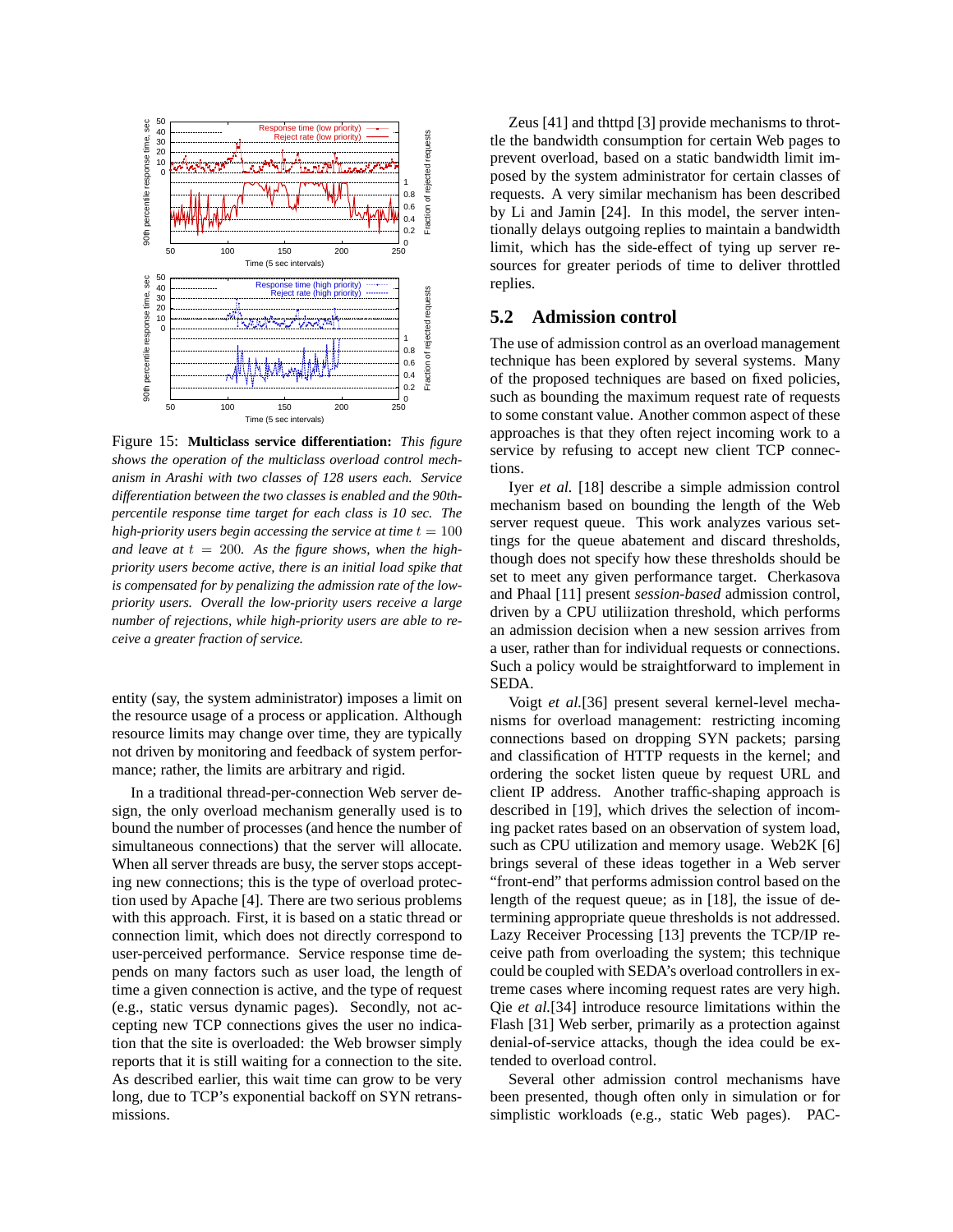ERS [10] attempts to limit the number of admitted requests based on expected server capacity, but this paper deals with a simplistic simulated service where request processing time is linear in the size of the requested Web page. A related paper allocates requests to Apache server processes to minimize per-class response time bounds [9]. This paper is unclear on implementation details, and the proposed technique silently drops requests if delay bounds are exceeded, rather than explicitly notifying clients of overload. Kanodia and Knightly [20] develop an admission control mechanism based on *service envelopes*, a modelling technique used to characterize the traffic of multiple flows over a shared link. The admission controller attempts to meet response-time bounds for multiple classes of service requests, but again is only studied under a simple simulation of Web server behavior.

#### **5.3 Control-theoretic approaches**

Control theory [29] provides a formal framework for reasoning about the behavior of dynamic systems and feedback-driven control. A number of control-theoretic approaches to performance management of real systems have been described [26, 32], and several of these have focused on overload control for Internet services.

Abdelzaher and Lu [2] describe an admission control scheme that attempts to maintain a CPU utilization target using a proportional-integral (PI) controller and a simplistic linear model of server performance. Apart from ignoring caching, resource contention, and a host of other effects, this model is limited to static Web page accesses. An alternative approach, described in [25], allocates server processes to each class of pending connections to obtain a *relative delay* between user classes. Diao *et al.* [12] describe a control-based mechanism for tuning Apache server parameters (the number of server processes and the per-connection idle timeout) to meet given CPU and memory utilization targets. Recall that in Apache, reducing the number of server processes leads to increased likelihood of stalling incoming connections; although this technique effectively protects server resources from oversaturation, it results in poor clientperceived performance.

Although control theory provides a useful set of tools for designing and reasoning about systems subject to feedback, there are many challenges that must be addressed in order for these techniques to be applicable to real-world systems. One of the greatest difficulties is that good models of system behavior are often difficult to derive. Unlike physical systems, which can often be described by linear models or approximations, Internet services are subject to poorly understood traffic and internal resource demands. The systems described here all make use of linear models, which may not be accurate in describing systems with widely varying loads and resource requirements. Moreover, when a system is subject to extreme overload, we expect that a system model based on low-load conditions may break down.

Many system designers resort to *ad hoc* controller designs in the face of increasing system complexity. Although such an approach does not lend itself to formal analysis, careful design and tuning may yield a robust system regardless. Indeed, the congestion-control mechanisms used in TCP were empirically determined, though recent work has attempted to apply controltheoretic concepts to this problem as well [21, 22].

#### **5.4 Service degradation**

A number of systems have explored the use of service degradation to manage heavy load. The most straightforward type of degradation is to reduce the quality of static Web content, such as by reducing the resolution or compression quality of images delivered to clients [1, 7, 16]. In many cases the goal of image quality degradation is to reduce network bandwidth consumption on the server, though this may have other effects as well, such as memory savings.

A more sophisticated example of service degradation involves replacing entire Web pages (with many inlined images and links to other expensive objects) with stripped-down Web pages that entail fewer individual HTTP requests to deliver. This was the approach taken by CNN.com on September 11, 2001; in response to overload, CNN replaced its front page with simple HTML page that that could be transmitted in a single Ethernet packet [23]. This technique was implemented manually, though a better approach would be to degrade service gracefully and automatically in response to load.

In some cases it is possible for a service to make performance tradeoffs in terms of the freshness, consistency, or completeness of data delivered to clients. Brewer and Fox [15] describe this tradeoff in terms of the *harvest* and *yield* of a data operation; harvest refers to the amount of data represented in a response, while yield (closely related to availability) refers to the probability of completing a request. For example, a Web search engine could reduce the amount of the Web database searched when overloaded, and still produce results that are good enough such that a user may not notice any difference.

One disadvantage to service degradation is that many services lack a "fidelity knob" by design. For example, an e-mail or chat service cannot practically degrade service in response to overload: "lower-quality" e-mail and chat have no meaning. In these cases, a service must resort to admission control, delaying responses, or one of the other mechanisms described earlier. Indeed, rejecting a request through admission control is the lowest quality setting for a degraded service.

#### **6 Future Work and Conclusions**

We have argued that measurement and control are the keys to resource management and overload protection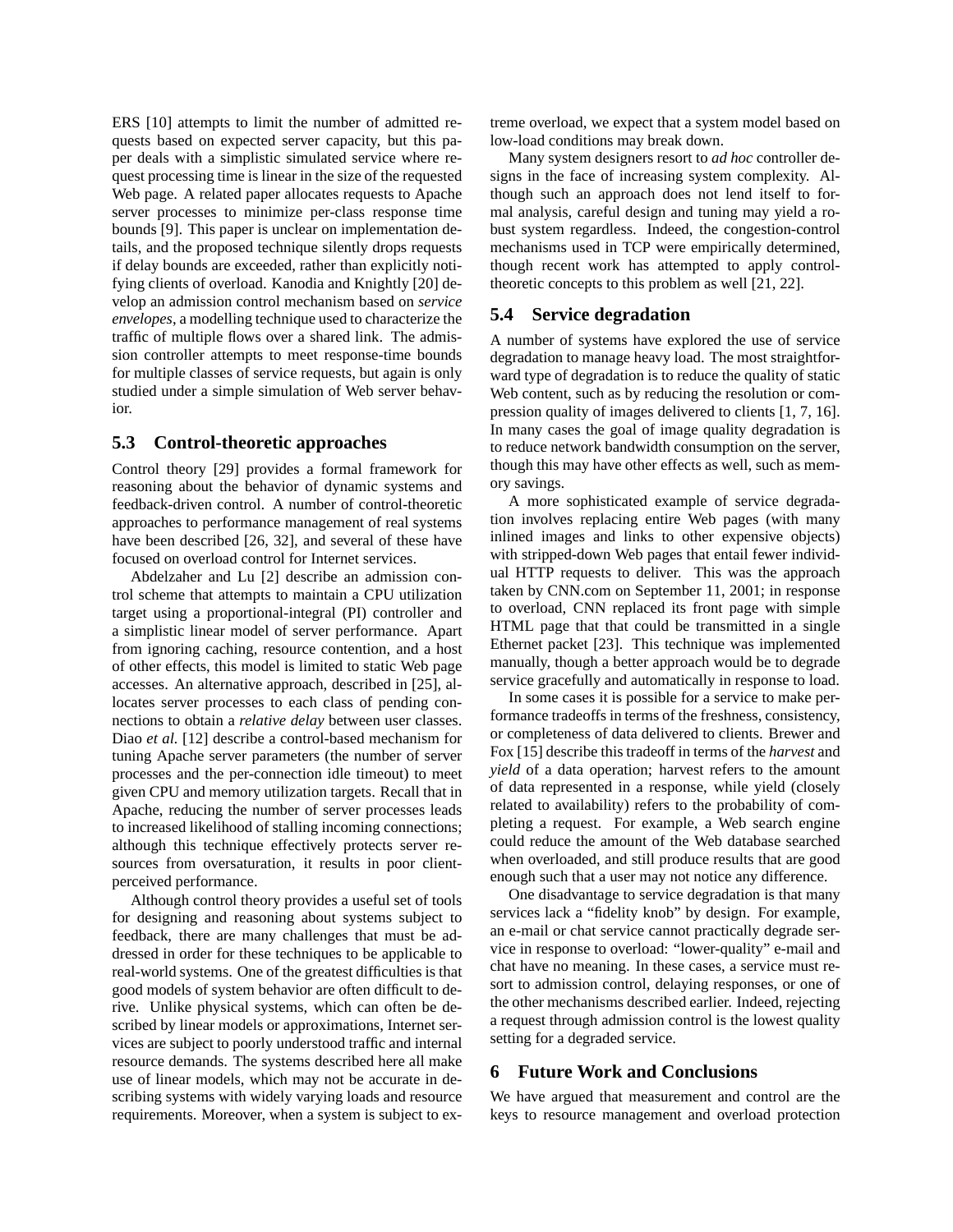in busy Internet services. This is in contrast to longstanding approaches based on resource containment, which typically mandate an *a priori* assignment of resources to each request, limiting the range of applicable load-conditioning policies. Still, introducing feedback as a mechanism for overload control raises a number of questions, such as how controller parameters should be tuned. We have relied mainly on a heuristic approach to controller design, though more formal, control-theoretic techniques are possible [32]. Capturing the performance and resource needs of real applications through detailed models is an important research direction if controltheoretic techniques are to be employed more widely.

The use of per-stage admission control allows the service to carefully control the flow of requests through the system, for example, by only rejecting those requests that lead to a bottleneck resource. The downside of this approach is that a request may be rejected late in the processing pipeline, after it has consumed significant resources in upstream stages. There are several ways to address this problem. Ideally, request classification and load shedding can be performed early; in Arashi, requests are classified in the first stage after they have been read from the network. Another approach is for a stage's overload controller to affect the admission-control policy of upstream stages, causing requests to be dropped before encountering a bottleneck. This paper has focused on stage-local reactions to overload, though a global approach is also feasible in the SEDA framework.

Our approach to overload management is based on adaptive admission control using "external" observations of stage performance. This approach uses no knowledge of the actual resource-consumption patterns of stages in an application, but is based on the implicit connection between request admission and performance. This does not directly capture all of the relevant factors that can drive a system into overload. For example, a memoryintensive stage (or a stage with a memory leak) can lead to VM thrashing even with a very low request-admission rate. One direction for future work is to inform the overload control mechanism with more direct measurements of per-stage resource consumption. We have investigated one step in this direction, a system-wide resource monitor capable of signaling stages when resource usage (e.g., memory availability or CPU utilization) meets certain conditions. In this model, stages receive system-wide overload signals and use the information to voluntarily reduce their resource consumption.

We have presented an approach to overload control for dynamic Internet services, based on adaptive, perstage admission control. In this approach, the system actively observes application performance and tunes the admission rate of each stage to attempt to meet a 90thpercentile response time target. We have presented extensions of this approach that perform class-based service differentiation as well as application-specific service degradation. The evaluation of these control mechanisms, using both the complex Arashi e-mail service and a simpler dynamic Web server benchmark, show that they are effective for managing load with increasing user populations as well as under massive load spikes.

# **Software Availability**

The SEDA software, related papers, and other documentation are available for download from http://www. cs.berkeley.edu/˜mdw/proj/seda.

#### **References**

- [1] T. F. Abdelzaher and N. Bhatti. Adaptive content delivery for Web server QoS. In *Proceedings of International Workshop on Quality of Service*, London, June 1999.
- [2] T. F. Abdelzaher and C. Lu. Modeling and performance control of Internet servers. In *Invited Paper, 39th IEEE Conference on Decision and Control*, Sydney, Australia, December 2000.
- [3] Acme Labs. thttpd: Tiny/Turbo/Throttling HTTP Server. http://www.acme.com/software/thttpd/.
- [4] Apache Software Foundation. The Apache Web server. http://www.apache.org.
- [5] G. Banga, J. C. Mogul, and P. Druschel. A scalable and explicit event delivery mechanism for UNIX. In *Proceedings of the USENIX 1999 Annual Technical Conference*, Monterey, CA, June 1999.
- [6] P. Bhoj, S. Ramanathan, and S. Singhal. Web2K: Bringing QoS to Web Servers. Technical Report HPL-2000-61, HP Labs, May 2000.
- [7] S. Chandra, C. S. Ellis, and A. Vahdat. Differentiated multimedia Web services using quality aware transcoding. In *Proceedings of IEEE INFOCOM 2000*, March 2000.
- [8] A. Chankhunthod, P. B. Danzig, C. Neerdaels, M. F. Schwartz, and K. J. Worrell. A hierarchical Internet object cache. In *Proceedings of the 1996 USENIX Annual Technical Conference*, pages 153–163, January 1996.
- [9] H. Chen and P. Mohapatra. Session-based overload control in QoS-aware Web servers. In *Proceedings of IEEE INFOCOM 2002*, New York, June 2002.
- [10] X. Chen, H. Chen, and P. Mohapatra. An admission control scheme for predictable server response time for Web accesses. In *Proceedings of the 10th World Wide Web Conference*, Hong Kong, May 2001.
- [11] L. Cherkasova and P. Phaal. Session based admission control: A mechanism for improving the performance of an overloaded Web server. Technical Report HPL-98- 119, HP Labs, June 1998.
- [12] Y. Diao, N. Gandhi, J. Hellerstein, S. Parekh, and D. Tilbury. Using MIMO feedback control to enforce policies for interrelated metrics with application to the Apache Web server. In *Proceedings of the Network Operations and Management Symposium 2002*, Florence, Italy, April 2002.
- [13] P. Druschel and G. Banga. Lazy Receiver Processing (LRP): A network subsystem architecture for server systems. In *Proceedings of the Second USENIX Symposium on Operating Systems Design and Implementation*, 1996.